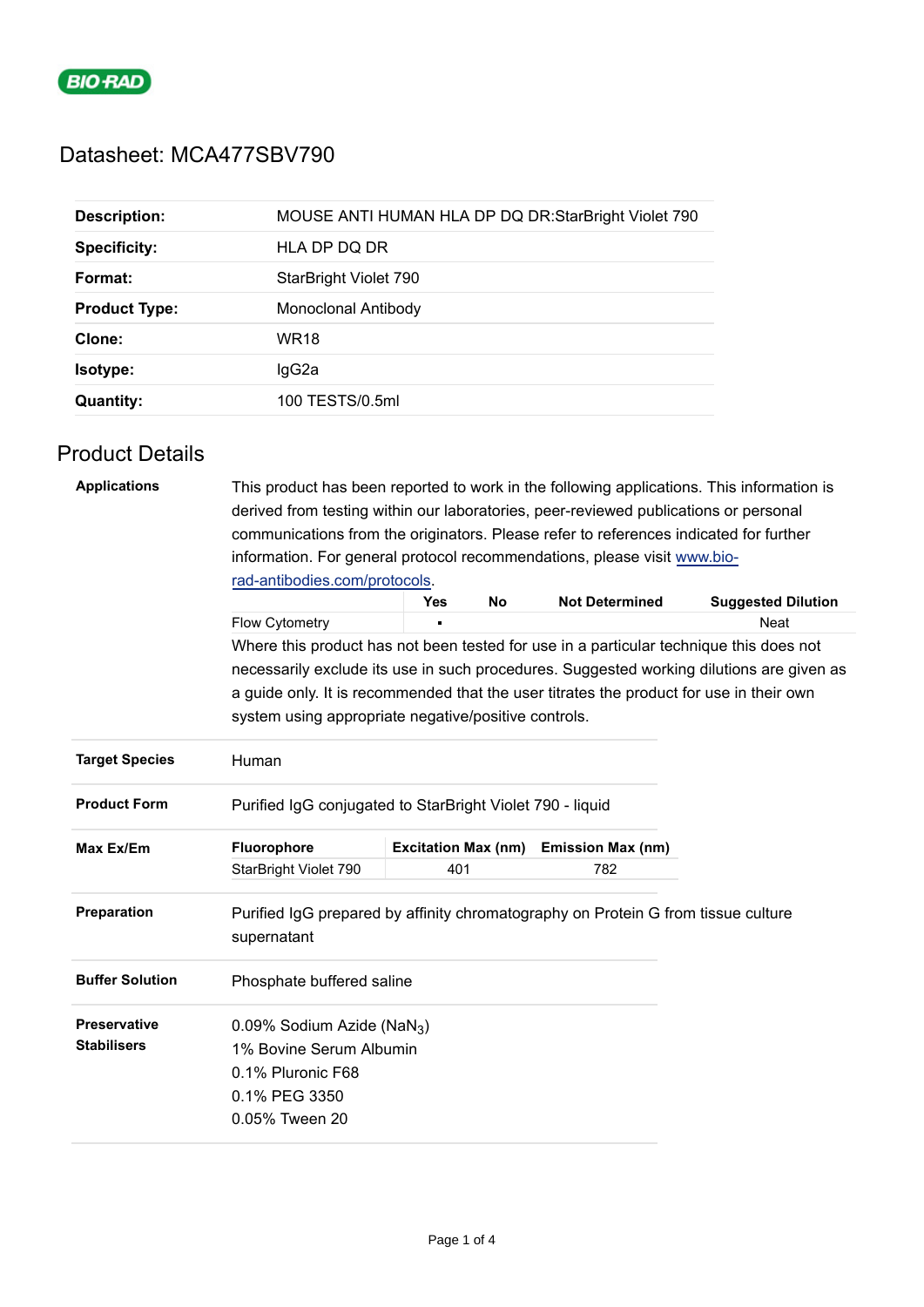| Immunogen              | Human HLA Class II (DP, DQ, DR).                                                                                                                                                                                                                                                                                                                                                                                                                                                                                                                                                                                                                                                                                                                                                                                                                                                                                                                                                                                                                                                                                                                                                                                                                                                                                                                                                                                                                                                                                                                                                                                                                                                                                                                                                                                                                                                                                                                                                                                                                                                                                                                                                                                               |
|------------------------|--------------------------------------------------------------------------------------------------------------------------------------------------------------------------------------------------------------------------------------------------------------------------------------------------------------------------------------------------------------------------------------------------------------------------------------------------------------------------------------------------------------------------------------------------------------------------------------------------------------------------------------------------------------------------------------------------------------------------------------------------------------------------------------------------------------------------------------------------------------------------------------------------------------------------------------------------------------------------------------------------------------------------------------------------------------------------------------------------------------------------------------------------------------------------------------------------------------------------------------------------------------------------------------------------------------------------------------------------------------------------------------------------------------------------------------------------------------------------------------------------------------------------------------------------------------------------------------------------------------------------------------------------------------------------------------------------------------------------------------------------------------------------------------------------------------------------------------------------------------------------------------------------------------------------------------------------------------------------------------------------------------------------------------------------------------------------------------------------------------------------------------------------------------------------------------------------------------------------------|
| <b>Fusion Partners</b> | Spleen cells from immunized BALB/c mice were fused with cells from NS0 mouse<br>myeloma cell line.                                                                                                                                                                                                                                                                                                                                                                                                                                                                                                                                                                                                                                                                                                                                                                                                                                                                                                                                                                                                                                                                                                                                                                                                                                                                                                                                                                                                                                                                                                                                                                                                                                                                                                                                                                                                                                                                                                                                                                                                                                                                                                                             |
| <b>Specificity</b>     | Mouse anti Human HLA DP DQ DR antibody, clone WR18 reacts with a monomorphic<br>determinant common to DP, DQ and DR beta chains, which are expressed by antigen<br>presenting cells, B cells, monocytes and activated T lymphocytes.                                                                                                                                                                                                                                                                                                                                                                                                                                                                                                                                                                                                                                                                                                                                                                                                                                                                                                                                                                                                                                                                                                                                                                                                                                                                                                                                                                                                                                                                                                                                                                                                                                                                                                                                                                                                                                                                                                                                                                                           |
|                        | The major histocompatibility complex (MHC) is a cluster of genes that are important in the<br>immune response to infections. In humans, this complex is referred to as the human<br>leukocyte antigen (HLA) region. There are 3 major MHC class II proteins encoded by the<br>HLA which are HLA DP, HLA DQ and HLA DR.                                                                                                                                                                                                                                                                                                                                                                                                                                                                                                                                                                                                                                                                                                                                                                                                                                                                                                                                                                                                                                                                                                                                                                                                                                                                                                                                                                                                                                                                                                                                                                                                                                                                                                                                                                                                                                                                                                         |
| <b>Flow Cytometry</b>  | Use 5ul of the suggested working dilution to label 10 <sup>6</sup> cells in 100ul. Best practices<br>suggest a 5 minutes centrifugation at 6,000g prior to sample application.                                                                                                                                                                                                                                                                                                                                                                                                                                                                                                                                                                                                                                                                                                                                                                                                                                                                                                                                                                                                                                                                                                                                                                                                                                                                                                                                                                                                                                                                                                                                                                                                                                                                                                                                                                                                                                                                                                                                                                                                                                                 |
| <b>References</b>      | 1. Moore, K. et al. (1987) Use of the monoclonal antibody WR17, identifying the CD37<br>gp40-45 Kd antigen complex, in the diagnosis of B-lymphoid malignancy. J Pathol<br>152:13-21.<br>2. Kissner, T.L. et al. (2011) Activation of MyD88 Signaling upon Staphylococcal<br>Enterotoxin Binding to MHC Class II Molecules. PLoS One. 6: e15985.<br>3. Chia, J.S. et al. (2001) Human T-cell responses to the glucosyltransferases of<br>Streptococcus mutans. Clin Diagn Lab Immunol. 8: 441-5.<br>4. Chang, Y.C. et al. (2008) Epigenetic control of MHC class II expression in tumor-<br>associated macrophages by decoy receptor 3. Blood. 111: 5054-63.<br>5. Litzinger, M.T. et al. (2009) Chronic lymphocytic leukemia (CLL) cells genetically<br>modified to express B7-1, ICAM-1, and LFA-3 confer APC capacity to T cells from CLL<br>patients. Cancer Immunol Immunother. 58: 955-65.<br>6. Sadallah, S. et al. (2011) Microparticles (ectosomes) shed by stored human platelets<br>downregulate macrophages and modify the development of dendritic cells. J Immunol.<br>186: 6543-52.<br>7. Sabbah, S. et al. (2012) T-cell immunity to Kaposi sarcoma-associated herpesvirus:<br>recognition of primary effusion lymphoma by LANA-specific CD4+ T cells. Blood. 119 (9):<br>2083-92.<br>8. John, J. et al. (2010) Differential effects of Paclitaxel on dendritic cell function. BMC<br>Immunol. 11:14.<br>9. Palmer, K.J. et al. (2000) Interferon-alpha (IFN-alpha) stimulates anti-melanoma<br>cytotoxic T lymphocyte (CTL) generation in mixed lymphocyte tumour cultures (MLTC).<br>Clin Exp Immunol. 119: 412-8.<br>10. Silk, K.M. et al. (2012) Rapamycin conditioning of dendritic cells differentiated from<br>human ES cells promotes a tolerogenic phenotype. J Biomed Biotechnol. 2012: 172420.<br>11. Elias, F. et al. (2003) Strong cytosine-guanosine-independent immunostimulation in<br>humans and other primates by synthetic oligodeoxynucleotides with PyNTTTTGT motifs. J<br>Immunol. 171: 3697-704.<br>12. Silk, K.M. et al. (2012) Cross-presentation of tumour antigens by human induced<br>pluripotent stem cell-derived CD141(+)XCR1+ dendritic cells. Gene Ther. 19 (10):<br>1035-40. |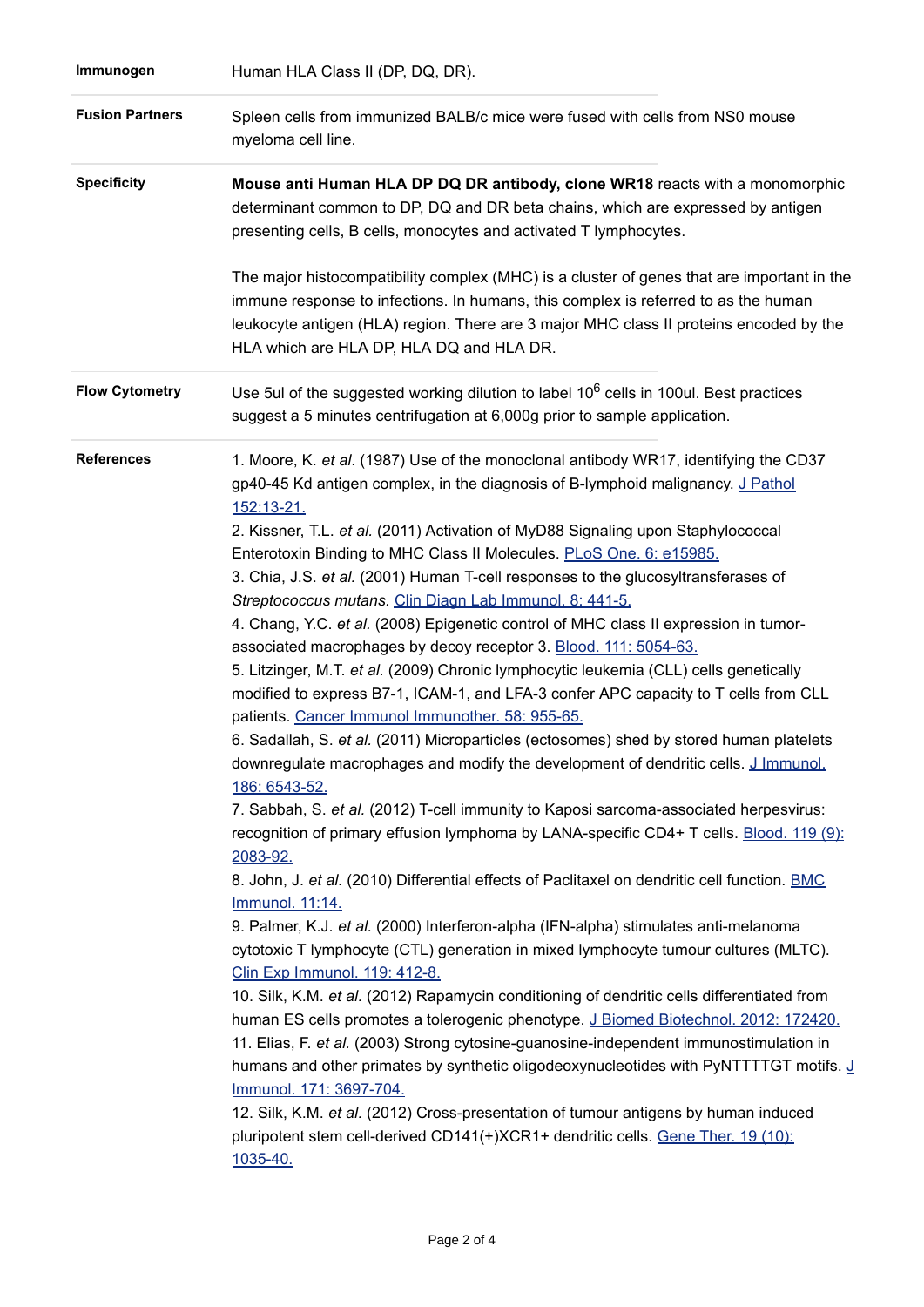|                          | 13. Adamski, J. (2004) 17{beta}-Estradiol Inhibits Class II MHC Expression: Influence on<br>Histone Modifications and CBP Recruitment to the Class II MHC Promoter Molecular     |
|--------------------------|----------------------------------------------------------------------------------------------------------------------------------------------------------------------------------|
|                          | Endocrinology 18:1963<br>14. Keating, S. et al. (2002) The lytic cycle of Epstein-Barr virus is associated with                                                                  |
|                          | decreased expression of cell surface major histocompatibility complex class I and class II<br>molecules. J Virol. 76: 8179-88.                                                   |
|                          | 15. Trefzer, U. et al. (2000) Hybrid cell vaccination for cancer immune therapy: first clinical<br>trial with metastatic melanoma. Int J Cancer. 85 (5): 618-26.                 |
|                          | 16. Hayman, M.W. et al. (2006) Soluble human leukocyte antigen: a diagnostic indicator of                                                                                        |
|                          | rheumatoid arthritis? J Immunol Methods. 315 (1-2): 19-26.                                                                                                                       |
|                          | 17. Manna, D. et al. (2012) WR18 MONOCLONAL ANTIBODY: A SINGLE ANTIBODY TO                                                                                                       |
|                          | DETECT HLA DR, DP AND DQ ANTIGENS. Abstracts/Human immunology 73:49-167                                                                                                          |
|                          | abstract 36P                                                                                                                                                                     |
|                          | 18. Neumann, F. et al. (2004) Identification of an antigenic peptide derived from the                                                                                            |
|                          | cancer-testis antigen NY-ESO-1 binding to a broad range of HLA-DR subtypes. Cancer                                                                                               |
|                          | Immunol Immunother. 53 (7): 589-99.                                                                                                                                              |
|                          | 19. Neumann F et al. (2004) Identification of an HLA-DR-restricted peptide epitope with a<br>promiscuous binding pattern derived from the cancer testis antigen HOM-MEL-40/SSX2. |
|                          | Int J Cancer. 112 (4): 661-8.                                                                                                                                                    |
|                          | 20. Iking-Konert C et al. (2005) Transdifferentiation of polymorphonuclear neutrophils to                                                                                        |
|                          | dendritic-like cells at the site of inflammation in rheumatoid arthritis: evidence for activation                                                                                |
|                          | by T cells. Ann Rheum Dis. 64 (10): 1436-42.                                                                                                                                     |
|                          | 21. Hönger, G. et al. (2015) Inter-individual differences in HLA expression can impact the                                                                                       |
|                          | CDC crossmatch. Tissue Antigens. 85 (4): 260-6.                                                                                                                                  |
|                          | 22. del Pilar Martin, M. et al. (2008) Decrease in the numbers of dendritic cells and CD4+                                                                                       |
|                          | T cells in cerebral perivascular spaces due to natalizumab. Arch Neurol. 65 (12):                                                                                                |
|                          | 1596-603.                                                                                                                                                                        |
|                          | 23. Noble, P. et al. (2013) High levels of cleaved caspase-3 in colorectal tumour stroma                                                                                         |
|                          | predict good survival. Br J Cancer. 108 (10): 2097-105.                                                                                                                          |
|                          | 24. Llewelyn, M. et al. (2004) HLA class II polymorphisms determine responses to                                                                                                 |
|                          | bacterial superantigens. J Immunol. 172 (3): 1719-26.                                                                                                                            |
|                          | 25. Koschwanez, H. et al. (2015) Stress-related changes to immune cells in the skin prior                                                                                        |
|                          | to wounding may impair subsequent healing. Brain Behav Immun. 50: 47-51.<br>26. Ziegler, C.G.K. et al. (2019) Constitutive Activation of the B Cell Receptor Underlies           |
|                          | Dysfunctional Signaling in Chronic Lymphocytic Leukemia. Cell Rep. 28 (4): 923-937.e3.                                                                                           |
|                          |                                                                                                                                                                                  |
| <b>Storage</b>           | Store at +4°C. DO NOT FREEZE.                                                                                                                                                    |
|                          | This product should be stored undiluted.                                                                                                                                         |
|                          |                                                                                                                                                                                  |
| <b>Guarantee</b>         | 12 months from date of despatch                                                                                                                                                  |
| <b>Acknowledgements</b>  | This product is covered by U.S. Patent No. 10,150,841 and related U.S. and foreign                                                                                               |
|                          | counterparts                                                                                                                                                                     |
| <b>Health And Safety</b> | Material Safety Datasheet documentation #20471 available at:                                                                                                                     |
| Information              | 20471: https://www.bio-rad-antibodies.com/uploads/MSDS/20471.pdf                                                                                                                 |
|                          |                                                                                                                                                                                  |
| <b>Regulatory</b>        | For research purposes only                                                                                                                                                       |